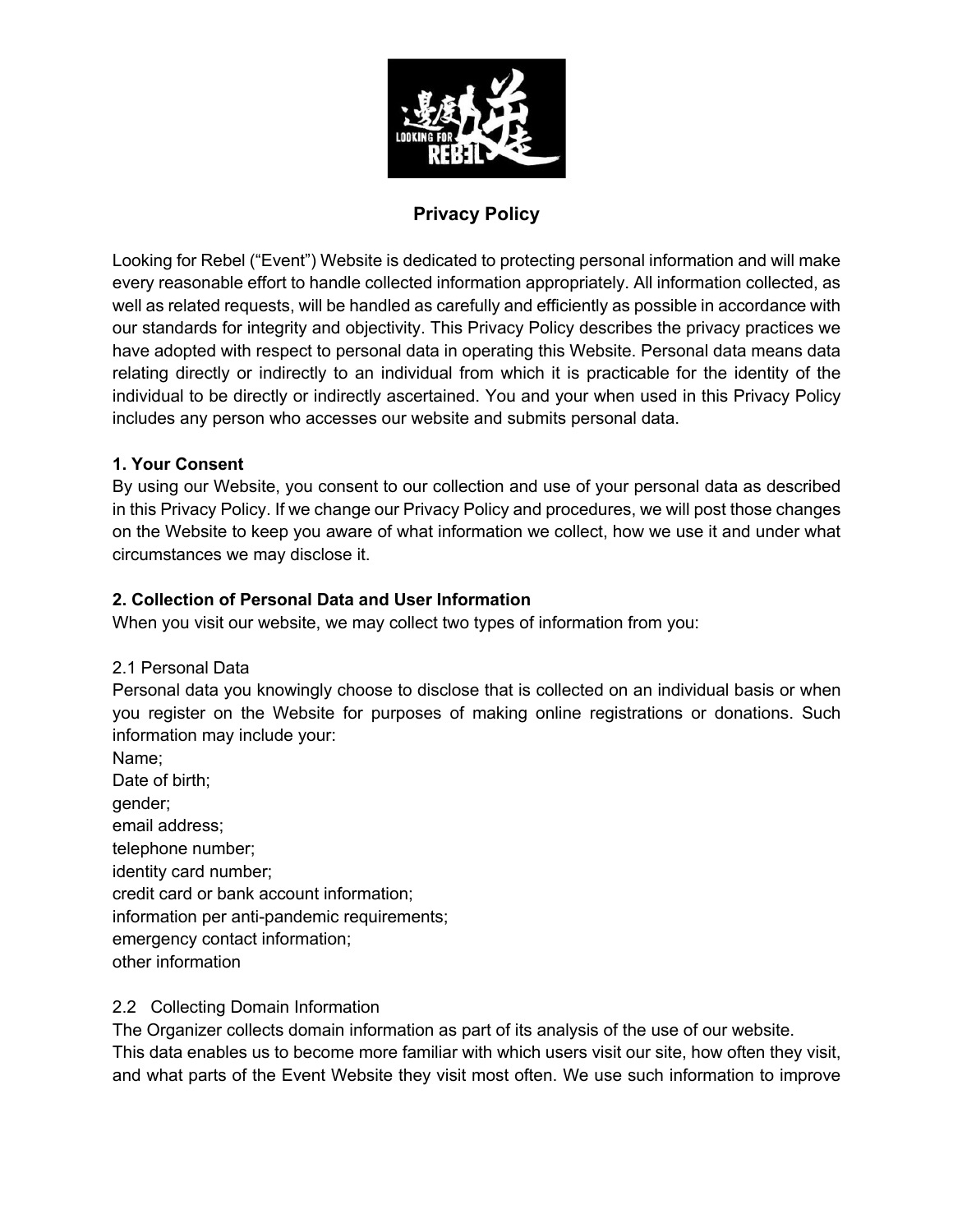

our Web-based information services. This information is collected automatically and requires no action on your side.

## **3. Your Rights**

Under the Hong Kong Personal Data (Privacy) Ordinance, you have the right of access and correction with respect to personal data. Request for personal data access and correction should be made to the Organizer in writing. In addition, if you do not wish to receive any communication relating to any services concerning The Organizer or this Website, you may contact us at any time. Please send the request to info@rebelmember.com.

## **4. Disclosure to Third Parties**

We treat our users' information as private and confidential, and we will not disclose your data to third parties without your express permission or unless required by law.

## **5. Other Information Collectors**

Except as otherwise expressly discussed in this Privacy Policy, this document only addresses the use and disclosure of information we collect from you. To the extent that you disclose your information to other parties, whether they are other users of our portals or other sites throughout the internet, different rules may apply to their use or disclosure of the personal information you disclose to them.

#### **6. Security**

On the Event Website we use our best endeavours to safeguard the confidentiality of your personally identifiable information. You should also be aware that "perfect security" does not exist on the internet.

#### **7. Use of Cookies**

Some pages on the Event Website site may use "cookies," which are small files that the site places on your hard drive for identification purposes. These files are used for site registration and customization the next time you visit us. You should note that cookies cannot read data of your hard drive. Your Web browser may allow you to be notified when you are receiving a cookie, giving you the choice to accept it or not. By not accepting cookies, some pages may not fully function, and you may not be able to access some information on the Event Website.

#### **8. Changes to Privacy Policy**

If we are going to use your personally identifiable information in a manner different from that stated at the time of collection, we will make any changes to this Privacy Policy and post them to our site. It is up to you whether you then continue to use the site and the Event Website following such changes. However, it is assumed that you accept such changes if you continue to use the portal. If you do not accept such changes then you should stop using the Event Website and